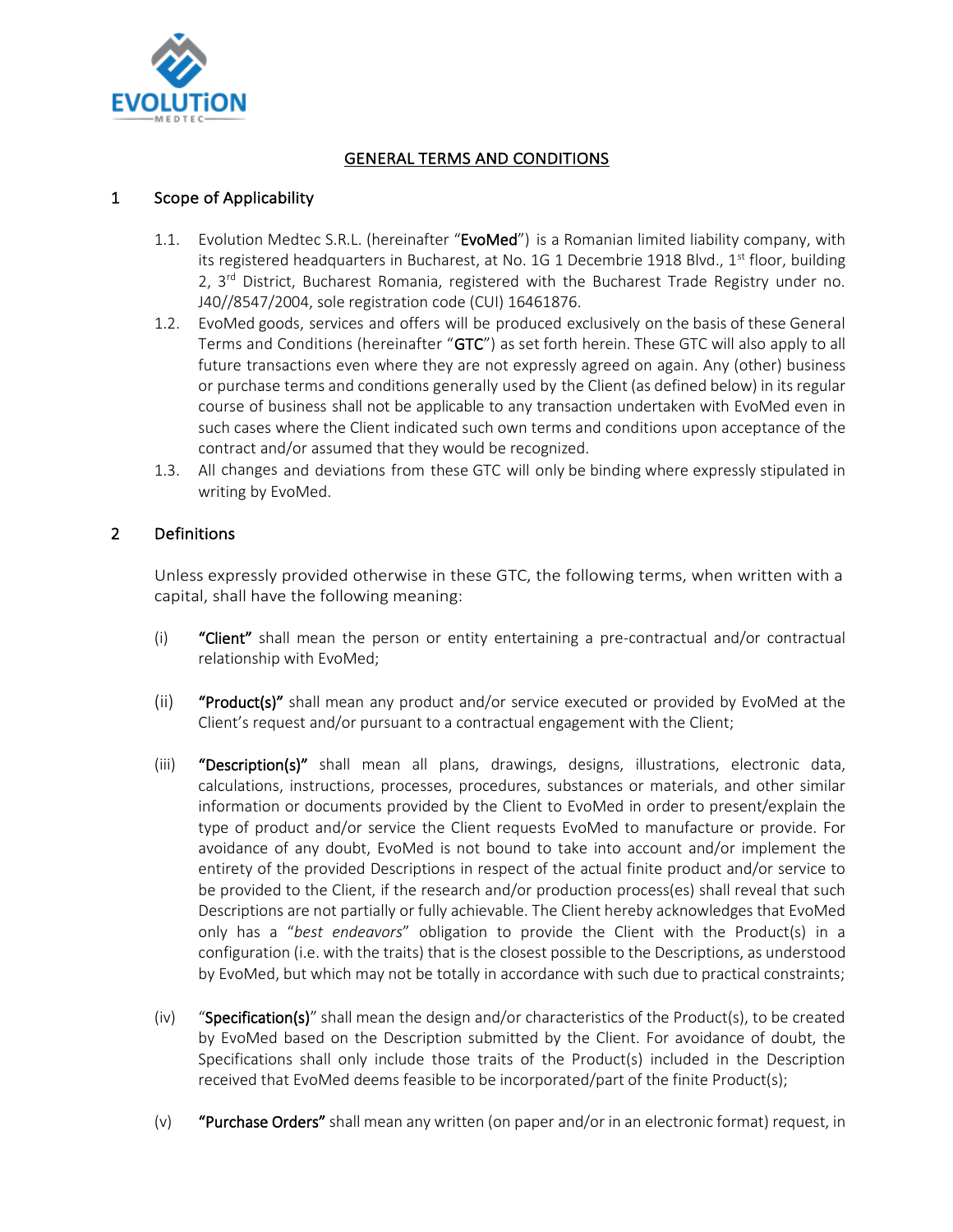

a format which may be previously imposed by EvoMed, issued by the Client and submitted to EvoMed for the execution and/or delivery of one or more Products;

- (vi) "Quote" shall have the meaning ascribed to this term under Section 3.1 of these GTC;
- (vii) "Confidential Information" shall mean any and all material information in whatever form, tangible or intangible, that is not generally known to the public that relates in any way to the EvoMed or the Client's business activity, including (without limitation) trade secrets, provider and customer lists, concepts, techniques, research, technologies, processes, methods, systems, designs and business and development plans. The term "Confidential Information" also includes information in whatever form, tangible or intangible, that is not generally known to the public and that was provided to the Client by EvoMed or by the Client to EvoMed in connection with negotiations and other discussions leading up to the conclusion of the contract and/or that EvoMed or the Client designate as being confidential. Confidential Information does not include any information that the receiving party can prove:
	- $\checkmark$  was publicly available at the time of its disclosure without any illegal act of such receiving party; or
	- $\checkmark$  becomes publicly known without any illegal act of such receiving party; or
	- $\checkmark$  following disclosure, becomes available to such receiving party, either directly or indirectly, from a source other than the other party, which source is not bound by any obligation of confidentiality in respect of such information.
- (viii) "Ancillary Product(s)" shall mean those Products which the Client has specifically requested (i.e. along with the Descriptions or by way of Purchase Order or otherwise) to be purchased on its behalf by EvoMed to be subsequently supplied to the Client with or without modifications/alterations or transformations to be executed by EvoMed in respect of such Products. In case material is provided by the customer, the responsibility for all reglementary aspects, (like CoC, REACH and ROHS), and for all design related consequences remain at the customer.

# 3 Offer and Conclusion of the Contract

- 3.1. Offers submitted by EvoMed by means of a quote of Products and their price (the "Quote") are non-binding unless stated otherwise by EvoMed. Should the Client accept the Quote, they shall submit their orders by way of a Purchase Order which shall be binding on the Client. Purchase Orders shall only be binding on EvoMed after EvoMed issues an express written order confirmation. If the Descriptions are modified after an order is confirmed by EvoMed, a new Quote shall be issued.
- 3.2. Elaboration of the Quote will be based on the Descriptions provided by the Client. Based on such Descriptions, EvoMed shall create the Specifications of the Product(s) and shall submit such for the Client's review and approval (such approval to be issued in a timely manner but no later than 20 working days from receipt of the Specifications). The Client will be responsible for the accuracy and timely provision of the Descriptions to EvoMed and, generally, for the order placed with EvoMed, in such a way that the order may be carried out in due time. The contract with the Client will be concluded only after EvoMed issues an express written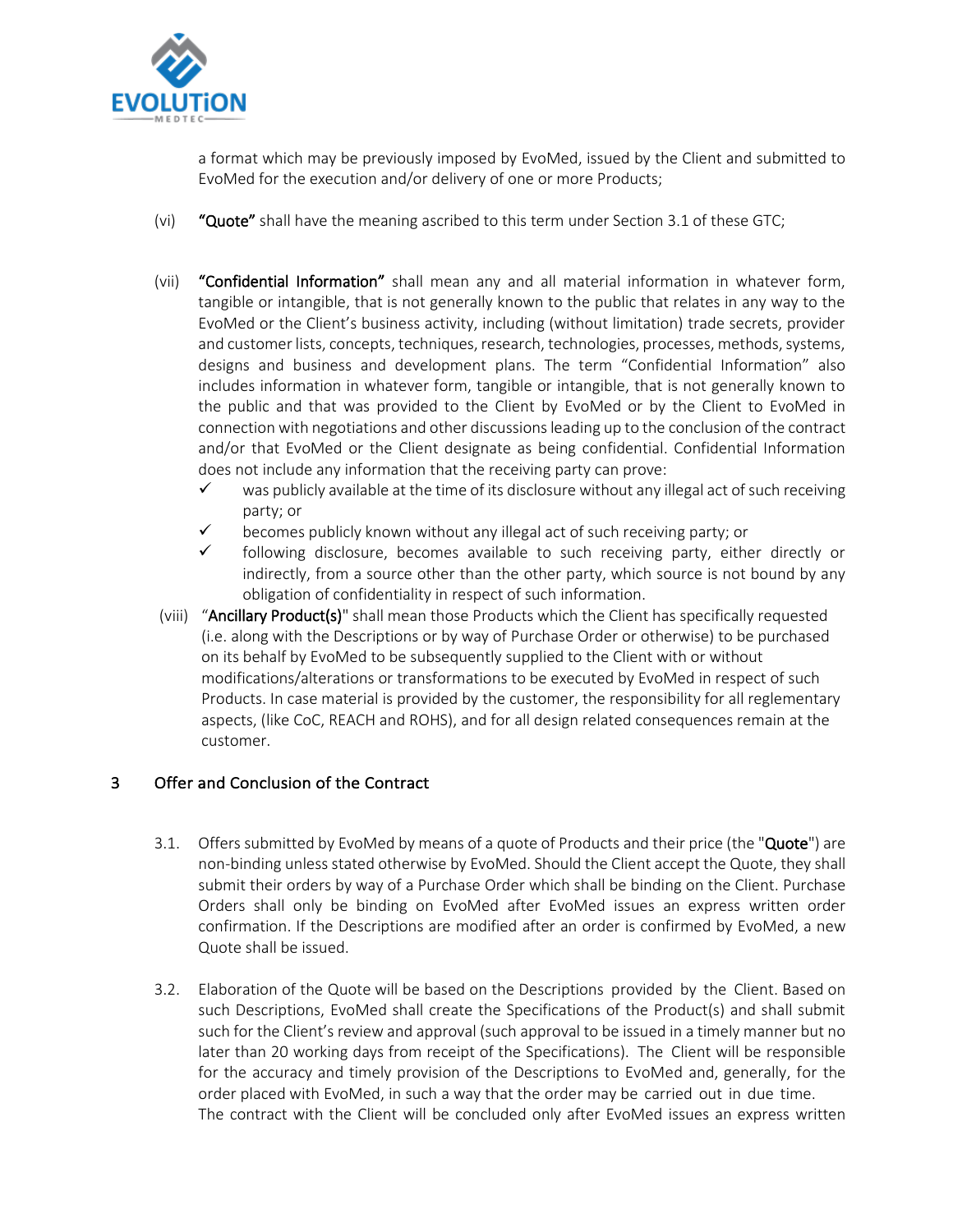

confirmation of the order.

- 3.3. Along with the Descriptions, the Client shall be obliged to inform EvoMed of all legal, administrative and other regulations which EvoMed shall be required to observe in carrying out the Client's Purchase Order.
- 3.4. In case the Quote is not accepted by the Client, EvoMed will exclusively be entitled to the ownership right and copyright to all plans, drawings, illustrations, calculations and other documents or deliverables conceived by EvoMed in elaborating the Quote and/or submitted to the Client prior to or along with the Quote. Said documents may not be passed or otherwise made accessible to third parties by the Client or any of its affiliates and must be returned to EvoMed without prior solicitation.
- 3.5. EvoMed employees and vicarious agents do not have the right to conclude ancillary agreements or make verbal guarantees going beyond the subject matter of the written contract. Therefore, the Client shall not rely on any such agreements or guarantees unless expressly confirmed in writing by EvoMed within 24 hours.

# 4 Prices and payment terms

- 4.1. The prices are net ex works (EXW) Bucharest Romania (INCOTERMS 2010), without VAT, duties, taxes, transport, packaging and insurance in the currency specified on the order confirmation. Should, at any time after the order confirmation, an increase in the price factors occur (*e.g*.: due to collective agreements, increases in material prices, currency exchange rate fluctuations above 3%, if applicable), the prices included in the Quote shall be no longer binding on EvoMed and EvoMed reserves the right to renegotiate such prices.
- 4.2. Should EvoMed purchase material or equipment on behalf of the customer, EvoMed is entitled to apply an overhead of 8% (by default) on the price of the purchased material. The applied percentage can vary according to the particular type of material – in this case it will be specified in the offer. The invoices for material are payable within two weeks (14 calendar days) after invoicing.
- 4.3. Unless otherwise expressly agreed, EvoMed invoices are payable to the full amount within 1 month (30 calendar days) after invoicing. A processing fee (i.e. penalty) shall be charged for incomplete payments for each day of delay in accordance with those indicated in Section 4.5 hereinbelow. EvoMed reserves the right to first set-off the Client's older debts (if the case), independently of the instructions of the Client, and, in such case, EvoMed shall inform the Client of the type of set-off operated. Where costs and penalties are already incurred, EvoMed reserves the right to first set-off payment against the costs, then against the penalties and finally against the main debt.
- 4.4. Should the Client fail to comply with the agreed payment dates, they are considered to be in default from the due date. Should the Client delay payment, EvoMed shall be entitled to postpone the provision of any other Products. The invoices are due for payment even if the Client provides notification of defects.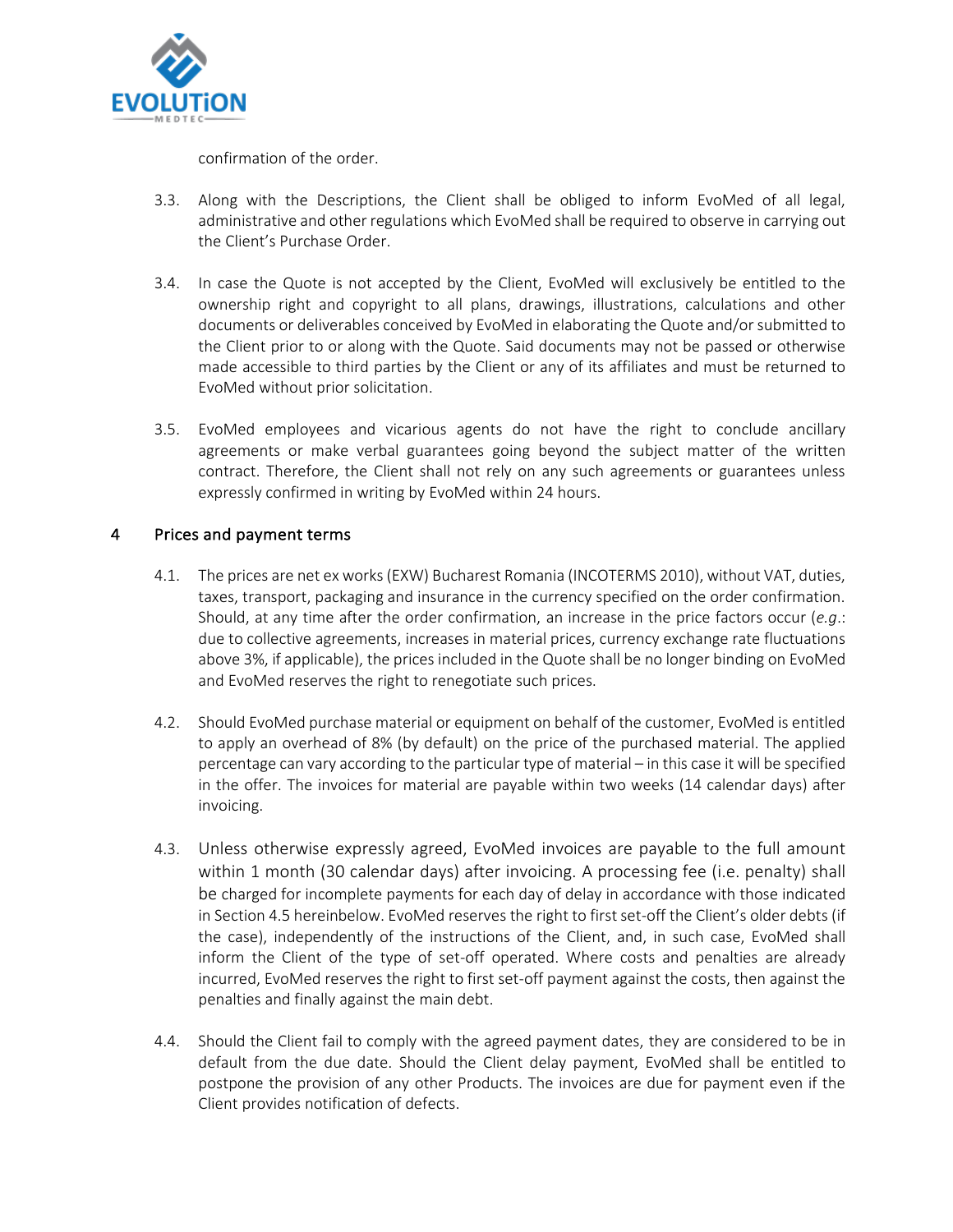

- 4.5. Payment will be deemed to have been effected only after EvoMed is able to dispose of the amount. In the case of checks and/or acceptance of bills of exchange, payment will be deemed effected when the check and/or bill of exchange has been cashed.
- 4.6. When the Client registers arrears with payments, EvoMed will have the right to charge a penalty, to be calculated against the outstanding amount, of 8% above the basic interest rate of the European Central Bank as default damage as from the respective date. Assertion of further-reaching damage compensation claims will remain unaffected by this.
- 4.7. Where EvoMed becomes aware of circumstances detrimental to the creditworthiness of the Client, in particular where a check or bill of exchange cannot not cashed, or payments are stopped, EvoMed reserves the right to declare the entire remaining debt immediately due for payment, even where EvoMed had accepted checks. In this case, EvoMed holds the right to demand advance payments or deposits with any additional costs to be charged to the Client and/or to postpone EvoMed performance under the contract.
- 4.8. The Client will have the right to set-off, retention or price reduction only in case the Client's counterclaims are *res judicata* or have been recognized in writing by EvoMed, even where complaints or counterclaims have been filed. The assignment of claims against EvoMed to third parties is only permissible with EvoMed prior express written consent.

#### 5 Delivery Period. Delayed Delivery

- 5.1. The delivery period is specified in EvoMed written order confirmation. The prerequisite for its observance is the settlement of all business and technical issues between the contracting parties and fulfillment by the Client of all duties incumbent on them, included but not limited to obtaining the requisite official certificates and/or permits, payment of the agreed installments, letters of credit or guarantees.
- 5.2. The delivery schedule shall be automatically extended should EvoMed not receive from Client the information and/or input required for timely delivery or should the Client or EvoMed suppliers fail to deliver components, raw materials or any other deliverables to be used or needed for the manufacturing of the Products. Any claims for damages or penalties of any kind are excluded to the extent permitted by law. The delivery deadline will be deemed to have been observed where the Product has left the factory up to the lapse of the deadline or if readiness for dispatch has been declared. Where an inspection is to be carried out, the date of the inspection or declaration of readiness for inspection will be authoritative.
- 5.3. Unless otherwise agreed in writing, all sales are EXW Bucharest, Romania (INCOTERMS 2010). EvoMed may deliver Products in one or more consignments and invoice each consignment separately. EvoMed reserves the right to ship Products in advance of the agreed shipping date. If not agreed upon in writing, delivery time (period/date) is not of the essence.
- 5.4. If Client fails to notify EvoMed of any defect (non-compliance with Specifications, wrong quantity, wrong Product) of the Products at the latest within ten (10) working days after delivery, the Products shall be deemed accepted.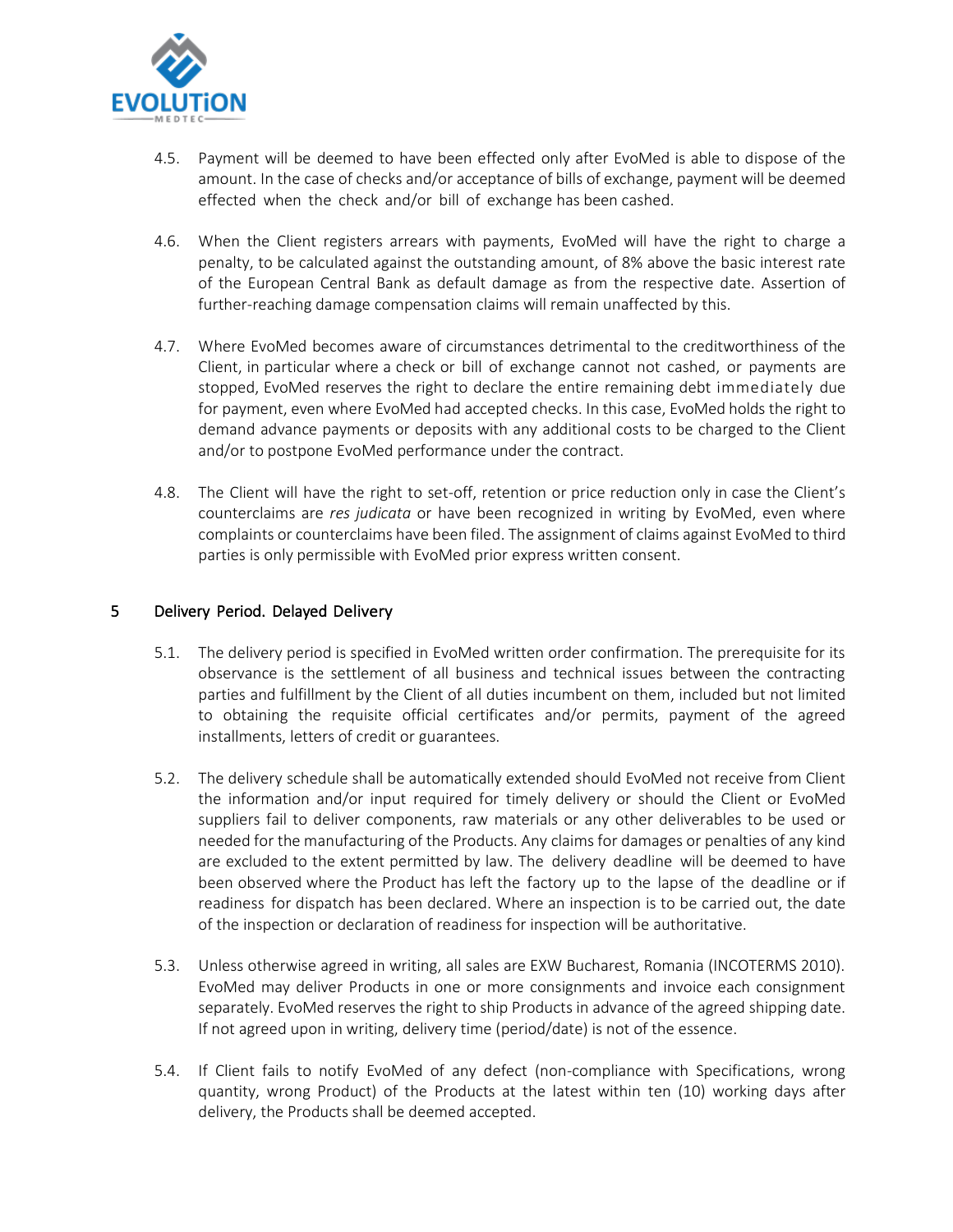

- 5.5. If shipment, delivery or inspection of the Products is delayed on request of the Client by more than one (1) month after notification of readiness for dispatch/inspection, the Client may, for every additional month commenced, be charged storage costs of 0.5% of the price of the Product(s), up to a total of 5%. The parties have the right to provide evidence that higher or lower storage costs have been incurred.
- 5.6. Where delivery is prevented, due to causes outside EvoMed's control, for more than three (3) months, the Client will have the right to rescind the contract in respect of the non-performed part thereof, after stipulation of a period of grace. In such a case where the Client rescinds the contract as previously stated, EvoMed is released from its duty and the Client hereby waives any and all rights to claim any damage compensation in relation therewith.
- 5.7. EvoMed has the right to make partial deliveries of Products.

# 6 Passing of Risk

- 6.1. The risk will pass to the Client as soon as the consignment is handed over to the shipper or has left EvoMed warehouse for shipment, even where partial deliveries are being made or where EvoMed has taken on additional services (*e.g*. shipping costs and delivery and assembly). Where an inspection is to be made, it will be authoritative for the passing of the risk. It must be performed immediately on the inspection date or after declaration of readiness for inspection. The Client may not refuse the handover in the case of a minor defect only.
- 6.2. Where shipping/inspection is delayed or cancelled due to circumstances for which EvoMed is not liable, the risk will pass onto the Client on the date of declaration of readiness for shipment/inspection. Transport insurance shall only be taken out by EvoMed at the express instructions and expense of the Client.

# 7 Retention of title

- 7.1. Up until fulfillment of all obligations (including up to date payment of all balance amounts), EvoMed is entitled to go against the Client immediately or at a time of its choice and shall reserve the right of ownership over all Products delivered to the Client (the "Reserved Goods"). Where the value of all Reserved Goods exceeds the amount of securities to which EvoMed is entitled to by more than 10%, EvoMed shall, at the request of the Client, release a corresponding portion of securities. EvoMed may choose the securities to be released.
- 7.2. The Client has the right to process and sell the Reserved Goods provided that they are not delayed. Processing or modification will always be performed for EvoMed as manufacturer but will not entail any duty for EvoMed. EvoMed will have a share in the ownership of the new item based on the ratio of the value of the Reserved Goods(i.e. the invoice value) to the value of the new item. Where the Client resells the item, Section 7.3 will apply accordingly. As long as the Product(s) have not been fully paid, the Client must store the Reserved Goods for EvoMed, properly and separately from his own property and the property of third parties, secure and insure them and label them as EvoMed property.
- 7.3. The Client must insure the Reserved Goods against the usual risks. If the Client does not prove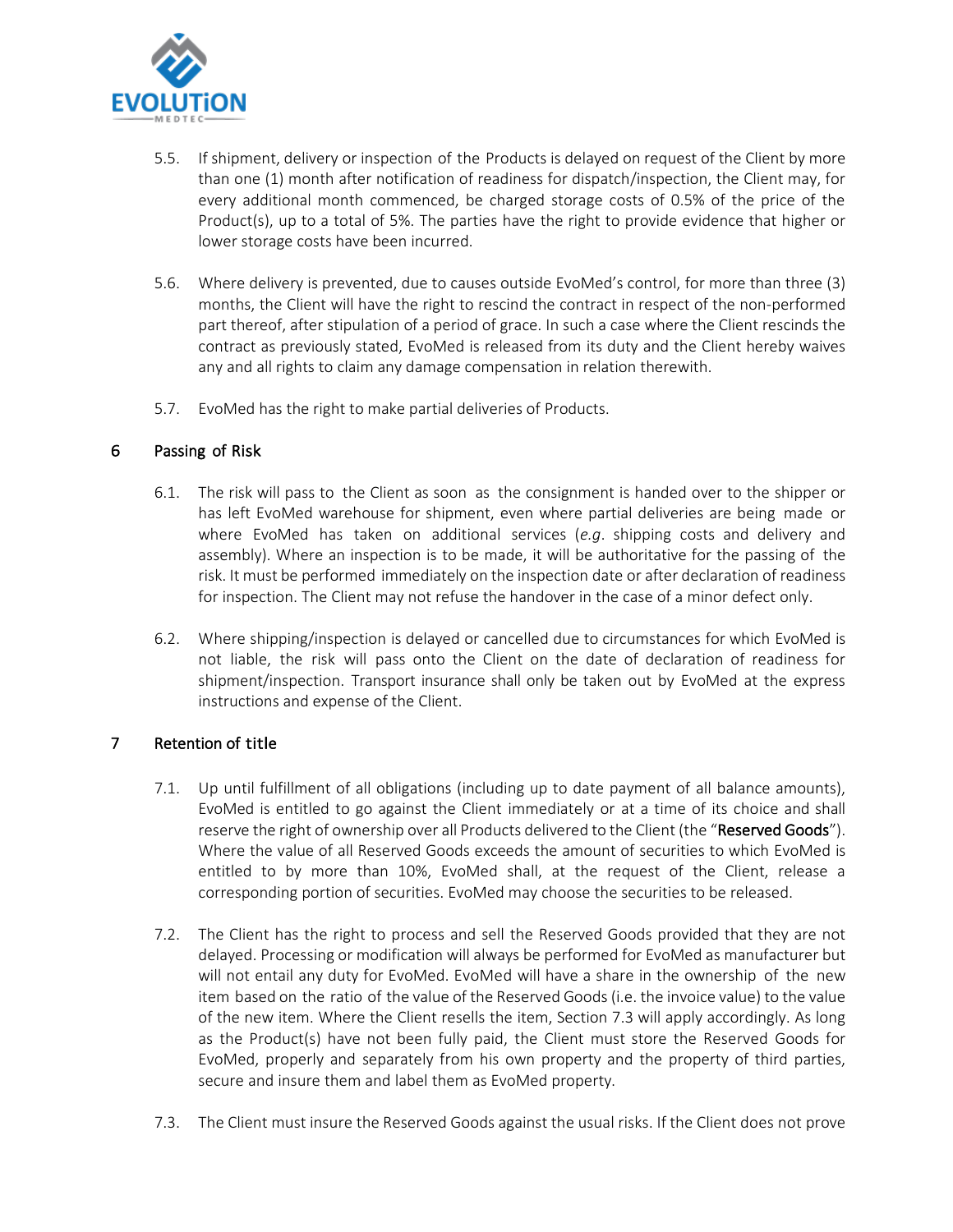

that they have concluded said insurance policies, EvoMed reserves the right to conclude them at the expense of the Client. Any claims arising from resale or another legal ground (insurance, illegal deeds etc.) with regard to the Reserved Goods (including all balance amounts) are already being fully assigned to EvoMed by the purchase as a matter of precaution. EvoMed hereby grants revocable authorization to the Client to collect claims assigned to EvoMed for EvoMed account in its own name. Said collection authorization can only be revoked where the Client fails to comply properly with his payment obligations towards EvoMed.

- 7.4. The Client may not pledge or assign the Reserved Goods as security. In the case of access by third parties to the Reserved Goods, in particular assignments and seizures, the Client must specify EvoMed ownership of the goods and immediately inform EvoMed in order to assert EvoMed ownership rights. Provided that the third party is not able to reimburse any court/outof court fees, the Client will be liable.
- 7.5. In the case of a breach of contract by the Client, in particular in the case of delayed payment, EvoMed holds the right to take back the Reserved Goodsfollowing prior warning and the Client will be obliged to return them. If insolvency proceedings have been filed, EvoMed will have the right to rescind the contract and demand the immediate return of the Reserved Goods. Any rights of retention are excluded in this case.

# 8 Warranty

- 8.1. The Client has to inspect the Products supplied within ten (10) working days of receipt of delivery. If no written notification of defects is made during that time, then the Products shall be deemed to be complete, unobjectionable and approved with regard to visible defects, identity and quantity. The warrantee period for all Products is twelve (12) months as from the date of the passing of the risk of the respective Products or acceptance thereof. The Client hereby declares they understand and accept the limitation of EvoMed's liability in respect of the warranty granted for the Products. For avoidance of doubt, the aforementioned period shall not apply where the applicable law stipulates longer periods, in which case the respective longer period shall be applicable.
- 8.2. EvoMed provides a warranty in the case of material defects within the agreed warrantee period, excluding further claims, as follows:
	- 8.2.1. All the parts which EvoMed chooses to rectify free of charge or for which EvoMed provides replacement which proves to be defective on the basis of a circumstance prior to the passing of the risk. Detection of such defects is to be reported in writing to EvoMed immediately. Replaced parts will become EvoMed property.
	- 8.2.2. In case the Products present hidden failures that have not been observed by either party during the acceptance period of ten (10) working days, and that require rework, the Client will actively seek a direct communication with EvoMed, in order to reduce the cumulated damage. The Client must grant EvoMed the necessary time for all rectifications and replacement deliveries EvoMed deems necessary, otherwise EvoMed will be released from any liability for ensuing consequences. The Client will only have the right to rectify the defect themselves or have it rectified by third parties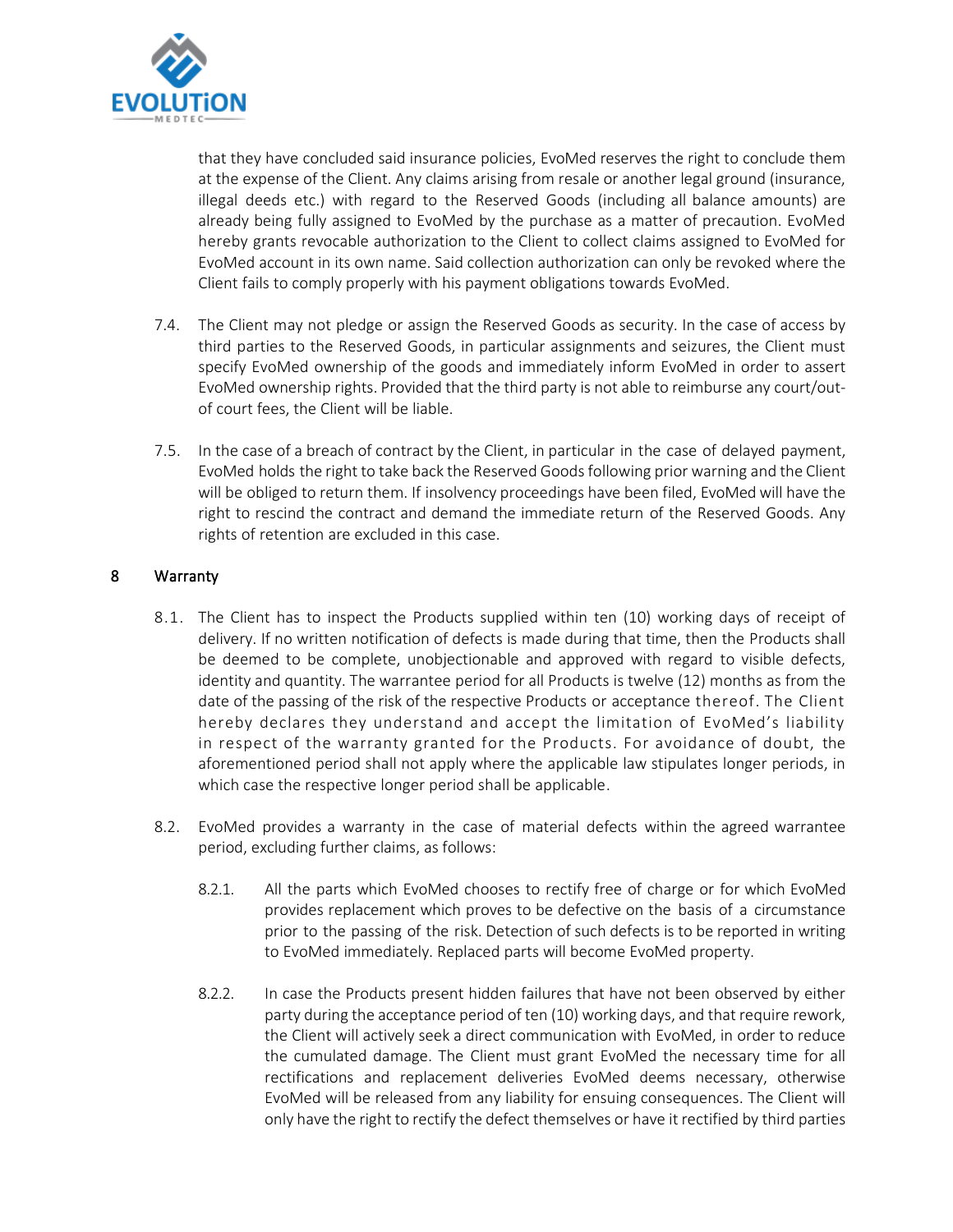

in urgent cases in which the Client's safety is jeopardized or for prevention of disproportionately grave damage and to demand reimbursement of the expenses thereby incurred. Provided that the complaint is justified, EvoMed will bear the costs of the spare parts, including shipping costs incurred by rectification or replacement. The Client has a right to rescission of the contract within the framework of the statutory regulations where EvoMed fails to comply with a deadline stipulated for EvoMed for rectification of a material defect or provision of a replacement, excluding the statutory exceptions. Where there is only a minor defect, the Client will only have the right to a reduction of the contractually stipulated price. The right to reduction of the contractually stipulated price is otherwise excluded.

- 8.3. Warrantee claims by the Client are excluded in the following cases: unsuitable or improper use of the Products by the Client or third parties, defective assembly/operation by the Client or third parties, natural wear and tear, defective or negligent treatment, improper maintenance, unsuitable means of operation, chemical, electro-chemical, electrical or environmental influences, provided that EvoMed is not responsible.
- 8.4. Where the Client or a third party rectifies the Products or alterations are made to such Products without EvoMed consent, EvoMed will not be liable for the consequences.

#### 9 Prohibited uses. Infringement of third-party rights

- 9.1. In addition to other prohibitions set forth herein, the Client is prohibited from using the Product(s): (a) for any illegal, unlawful or unauthorized purpose or to violate any laws by placing the order with the provided Descriptions (including but not limited to copyright laws); (b) to solicit others to perform or participate in any unlawful acts; (c) to violate any international, federal, provincial, state or nation regulations, rules, laws, or local ordinances; (d) to infringe upon or violate EvoMed intellectual property rights or the intellectual property rights of others; (e) to submit false or misleading information or to act in bad faith within the contractual relationship concluded with EvoMed. EvoMed reserves the right to terminate any agreement with the Client for violating any of the prohibited uses.
- 9.2. By default, EvoMed does not examine property rights. Therefore, when entering into the contract with the Client, EvoMed operates under the assumption that all intellectual property rights related to the Product(s), including but not limited to patents, patent-applications, trademarks, designs, are the property of or under the exclusive control and responsibility of the Client. Client represents, warrants and covenants to EvoMed that, except as explicitly set out otherwise in writing, none of the Descriptions, including any substance or material supplied by Client or its designee, to be used by EvoMed in the conception/design and/or manufacturing of the Products, infringes or misappropriates or will infringe or misappropriate the intellectual property rights or other proprietary rights of any third party. Client shall indemnify, defend and hold EvoMed harmless from and against any and all liability, damages, expenses, costs or losses resulting from any lawsuit or proceeding of any sort brought against EvoMed for infringement of any intellectual property rights (including but not limited to patents, patent-applications, copyrights, or trademarks) or for misappropriation or use of any trade secret(s) or for unfair competition arising from compliance by EvoMed with Client's Descriptions.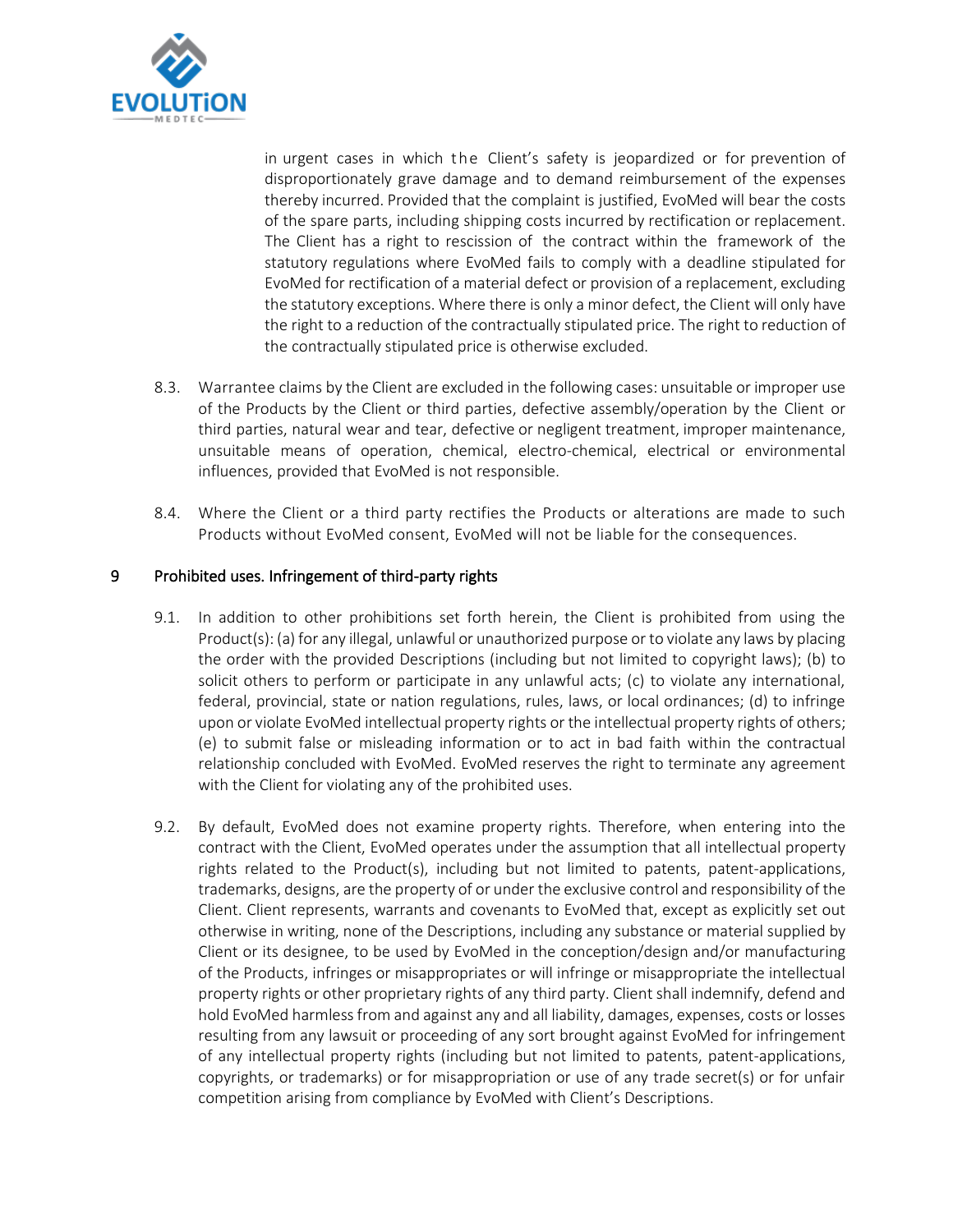

- 9.3. Where use of the Product entails infringement of industrial property rights or national copyright, irrespective whether independent of the Client's fault and/or actions or due to such, the Client will obtain the right for further use of the Product, at its own expense or shall request that EvoMed modifies the Product, in exchange of all additional costs as to be determined by EvoMed at its sole discretion, in such a way that there is no longer an infringement of an industrial property right. Where this is not possible under economically adequate conditions or within an adequate period of time, the Client will have the right to rescind the Contract. In such a case, EvoMed also holds the right to rescind the Contract. Irrespective of the scenario: (i) the Client shall fully compensate EvoMed for all activities undertaken and services rendered in order to develop the Product up to the respective stage; and (ii) the Client shall assist EvoMed adequately with defense and hold EvoMed (including its subsidiaries, affiliates, officers, directors, agents, contractors, licensors, service providers, subcontractors, suppliers, interns and employees) harmless against any and all claims or raised against EvoMed by any third-party in connection to eventual infringements of industrial property rights or copyright. For avoidance of any doubt, all defense measures including out-of-court settlements are to be conducted by EvoMed at the Client's expense.
- 9.4. The Client agrees to indemnify, defend and hold harmless EvoMed and its subsidiaries, affiliates, officers, directors, agents, contractors, licensors, service providers, subcontractors, suppliers, interns and employees, from any claim or demand, including reasonable attorneys' fees, made by any third-party due to or arising out of the Client's breach of these GTC or the documents they incorporate by reference, or out of the Client's violation of any law or of rights of a third-party.

#### 10 Liability

- 10.1. The maximum aggregate liability of EvoMed towards the Client, irrespective of the nature of the loss, purpose, or cause of liability, will only apply to the damages actually incurred by the Client (*damnum emergens*) and in any event will not exceed the price paid for the Product.
- 10.2. By entering into or, as the case may be, continuing a contractual relationship with EvoMed, the Client expressly agrees and accepts the limitation of liability of EvoMed as described herein.

#### 11 Developments

If the development work of EvoMed does not result in a targeted result within the agreed period, despite EvoMed diligence and good faith, then EvoMed shall be entitled to withdraw from the contract without any liability.

### 12 Force Majeure

Unforeseeable operating stoppages at EvoMed or at any of EvoMed suppliers, delivery delays or delivery shortfalls caused by EvoMed suppliers or defects in raw materials, shortages in personnel, energy and raw materials, strikes, lockouts, difficulties in transportation procurement, traffic disturbances, official instruments or order, natural disasters like fires, floods or other catastrophic events; wars, acts of terrorism, military conflict or the threat thereof or any other event or circumstance not within the reasonable control of EvoMed, shall release EvoMed from EvoMed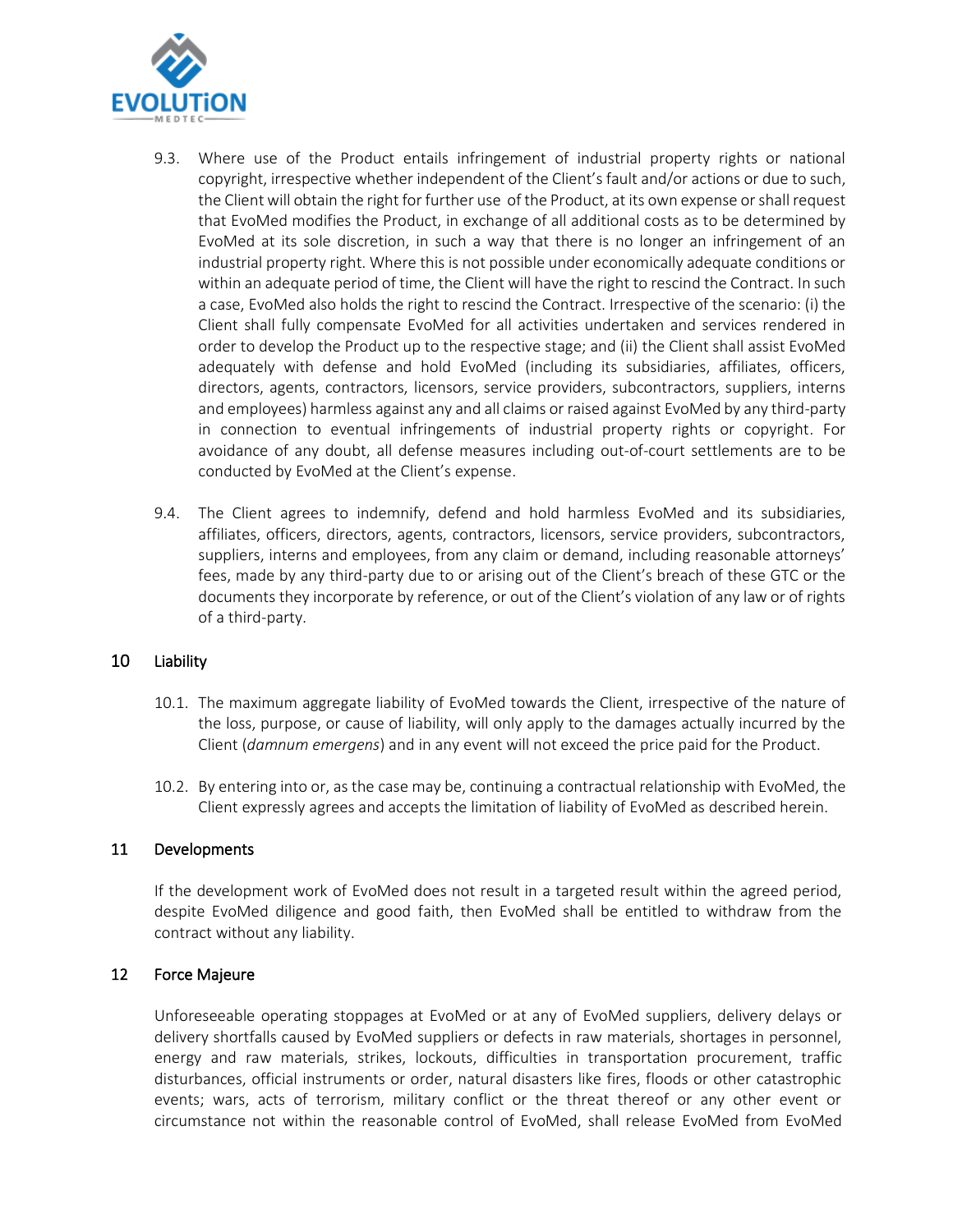

delivery obligation for the entire duration of this disturbance, and to the extent of the respective effect. If delivery is delayed for more than three months, each party is entitled, upon exclusion of all further claims, to withdraw from the Purchase Order in respect of the quantity of Products affected by the Force Majeure event. Further claims for damages are excluded.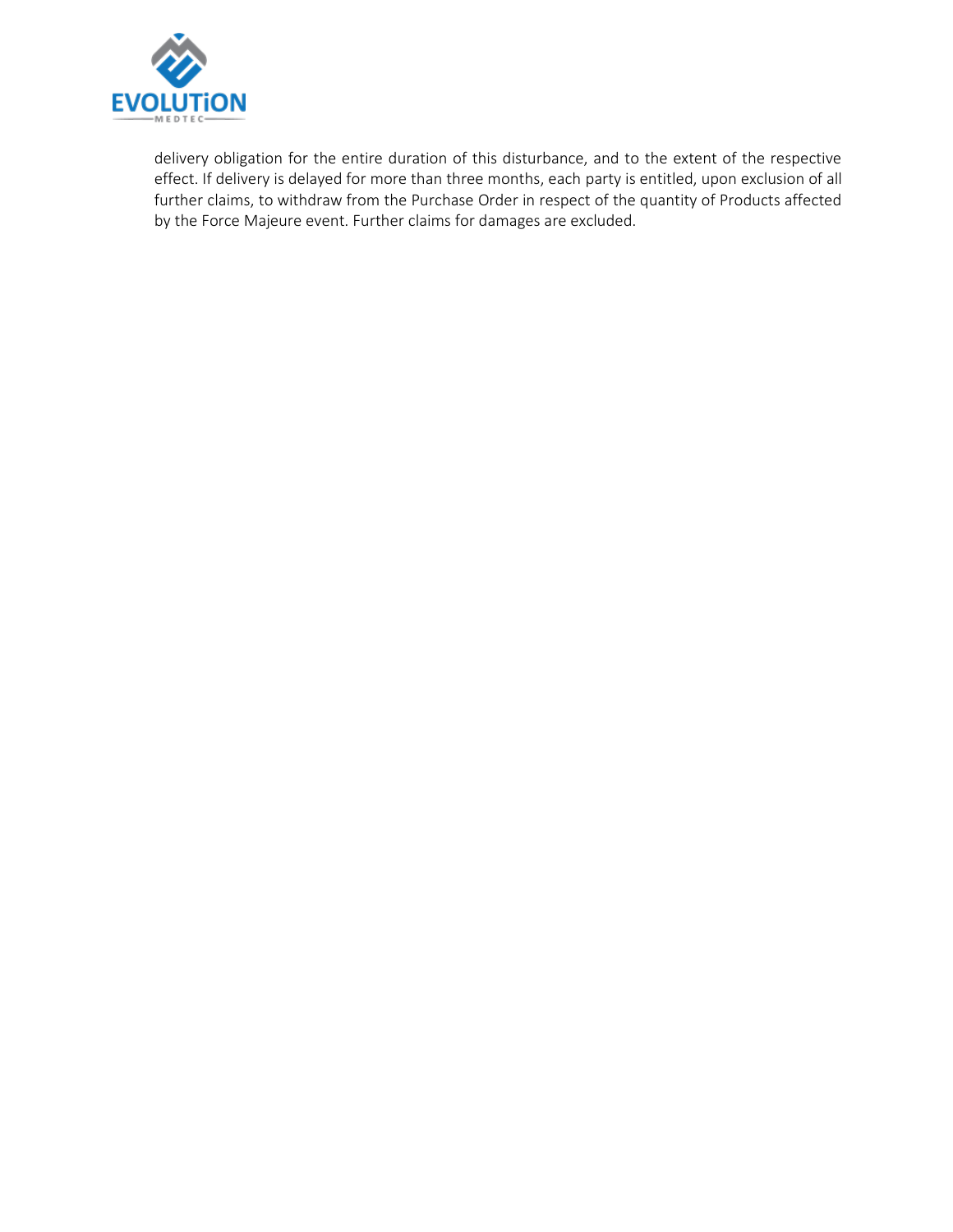

## 13 Confidentiality

EvoMed and the Client agree to retain in strict confidence and not to disclose, divulge or otherwise communicate to any third party or entity any Confidential Information of the other party (or any of its affiliates), whether disclosed prior to, or after the start of EvoMed cooperation or of prior secrecy agreements. EvoMed and the Client further agree not to use any such Confidential Information for any other purpose, except pursuant to, and in order to carry out, these GTC.

#### 14 Export

The Client is responsible for the meeting of all relevant domestic and foreign export regulations.

#### 15 Work documents

Documents, auxiliary materials, tools and test programs, as well as IT data created by EvoMed for production purposes based on the Descriptions provided by the Client that are not invoiced to the Client represent production tools and are EvoMed property.

### 16 Applicable Law. Place of Jurisdiction

- 16.1. The legal relationship between EvoMed and the Client shall be governed by the laws of Romania. These GTC and any separate agreements whereby EvoMed provides Products shall be governed by and construed in accordance with the laws of Romania.
- 16.2. In any circumstance, the headquarters of EvoMed will be the exclusive place of jurisdiction for all disputes directly or indirectly arising from the contract unless another place of jurisdiction is mandatorily prescribed by the applicable law. However, EvoMed also holds the right to file any claims against the Client at the (main) headquarters of the Client, alternatively. The Client hereby declares they understand and accept the provision in respect of place of jurisdiction for dispute settlement.
- 16.3. In case of conflict, before approaching any jurisdiction, the parties will first seek a mutual amicable agreement. For such purpose the parties shall grant a thirty (30) day period. If an amicable settlement is not reached in such term, the parties are free to seek resolution of the claim before the competent forums as per the provisions of these GTC.

#### 17 Severability

In the event that any provision of these GTC is determined to be unlawful, void or unenforceable, such provision shall nonetheless be enforceable to the fullest extent permitted by applicable law, and the unenforceable portion shall be deemed to be severed from the GTC, and such determination shall not affect the validity and enforceability of any other remaining provisions. The invalid term may be replaced by a term which comes as close as possible to the economic purpose of the invalid term.